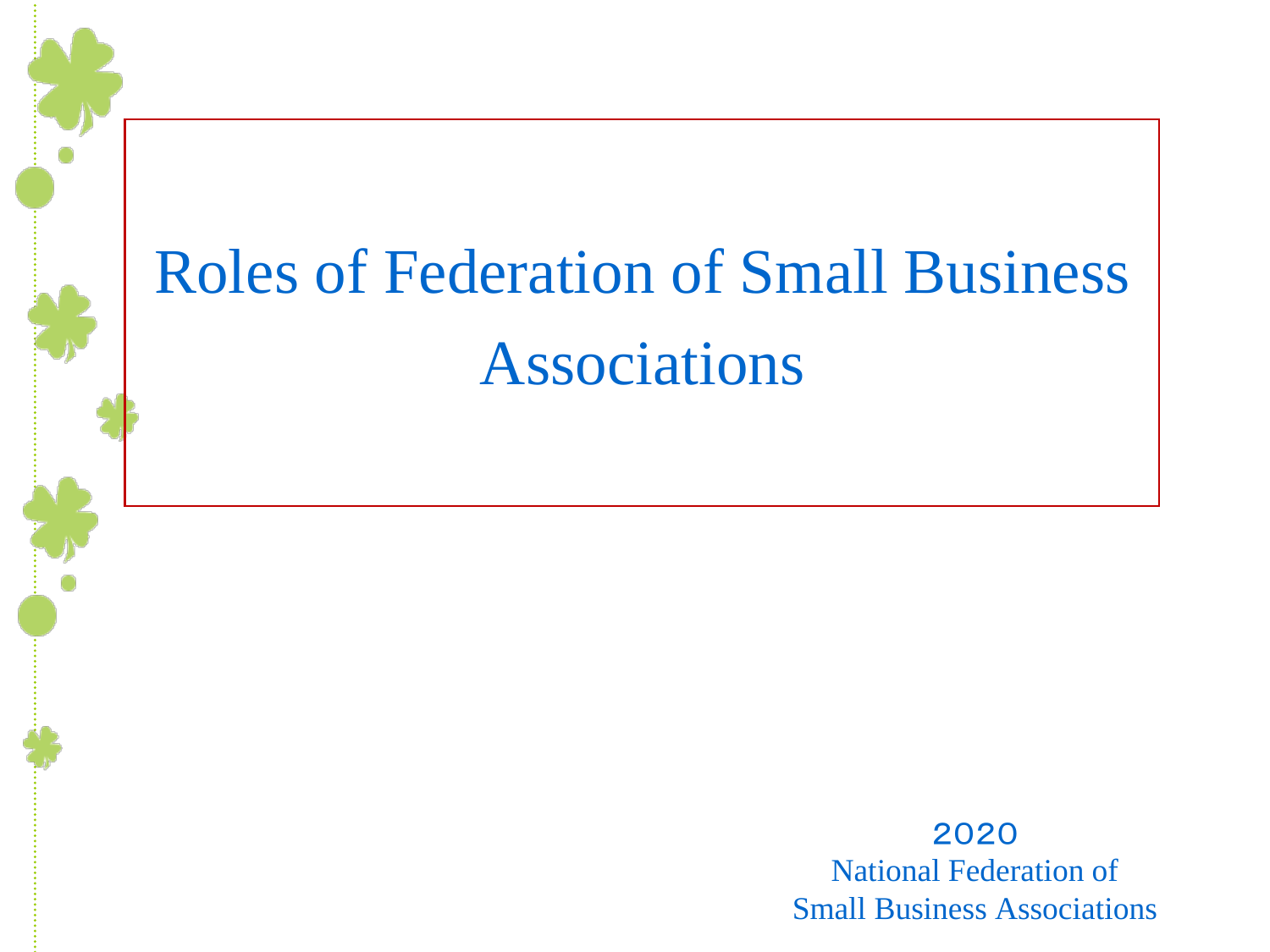

# Three SMEs Organizations

- (1) Member organization: 35 thousand associations, 3 million SMEs
- (2) 47 Prefectural Federations of Small Business Associations

Fund for activities (FY2010 Grants for supporting collaborations for 47 Prefectural Federations of Small Business Associations: Total 6.4 billion yen)

(3) Role: Providing guidance to associations, making policy recommendations, implementing policies, informing of actual conditions, etc.

#### 2. Japan Chamber of Commerce and Industry

Support organization including those engaged in commerce and industry, etc. in "city" areas

• Urban areas, large enterprises and medium enterprises

#### 3. Central Federation of Societies of Commerce and Industry

Support organization including those engaged in commerce and industry, etc. in "town" and "village" areas

- One Village, One Product campaign
- Advanced primary sector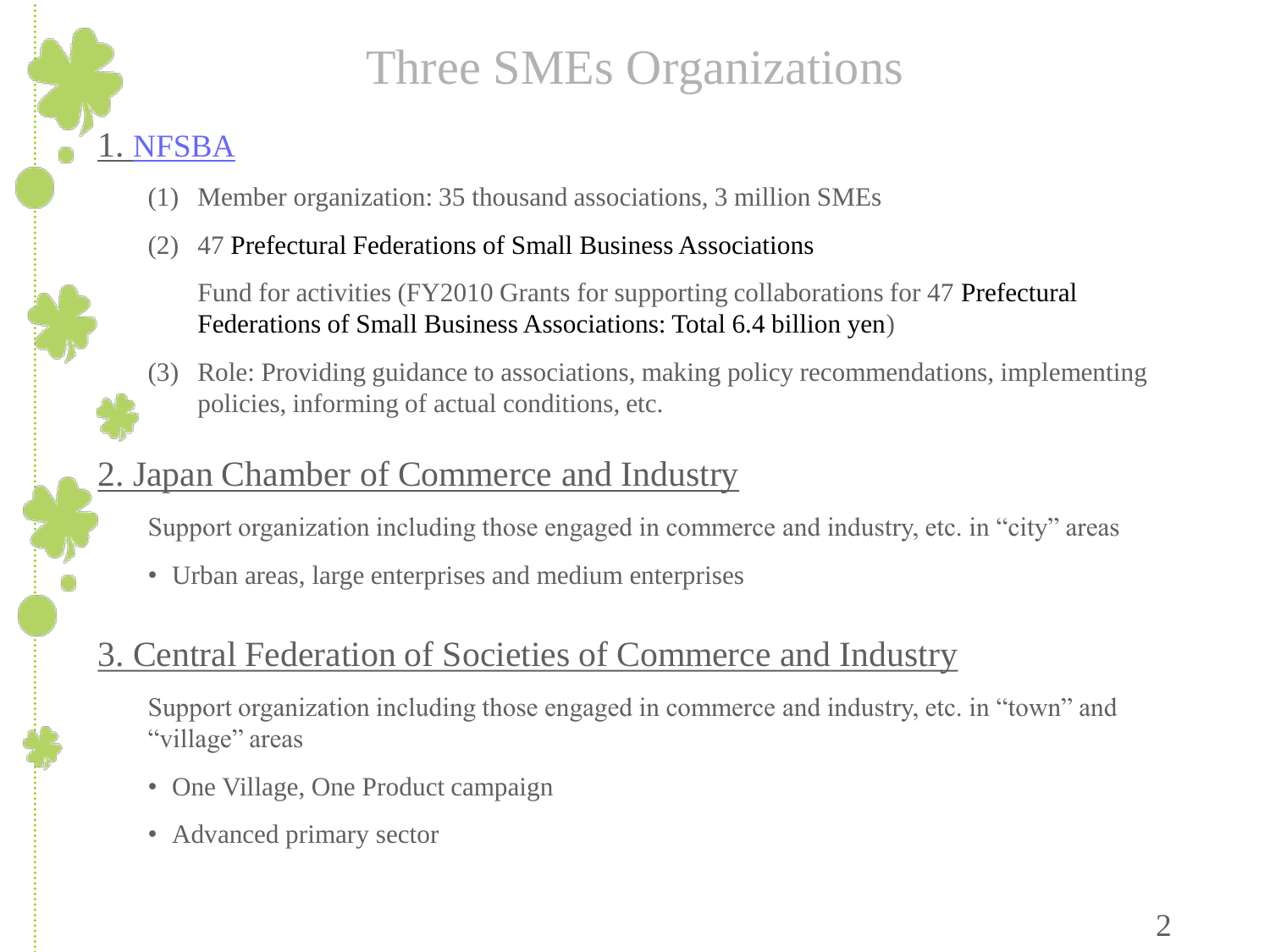#### Outline of National Federation of Small Business Associations

#### National Federation of Small Business Associations

Prefectural Federation of Small Business Associations (47)

| Business cooperative               | (20,084) |
|------------------------------------|----------|
| Federation of business cooperative | (448)    |
| Cooperative partnerships           | (502)    |
| Shopping district promotion        | (826)    |
| association                        |          |
| Environmental hygiene trade        | (135)    |
| Association                        |          |
| Others (including incorporated     | (4,243)  |
| association)                       |          |

| Small business cooperative      | (3)   |
|---------------------------------|-------|
| Credit cooperative              | (103) |
| Joint business cooperative      | (931) |
| Commercial association          | (933) |
| Federation of shopping district | (64)  |
| promotion association           |       |
| Federation of environmental     | (11)  |
| hygiene trade association       |       |

**Nationwide cooperative association (128) Nationwide federation of cooperative (including fire mutual aid cooperative, credit cooperative, shopping district promotion association, environmental hygiene trade association) (84) Nationwide commercial association and their federation (55) Nationwide commercial organization (other Incorporated association, etc.) (115)**

28,283 organizations, etc.  $\Box$  382 organizations, etc.

about 2.57 million companies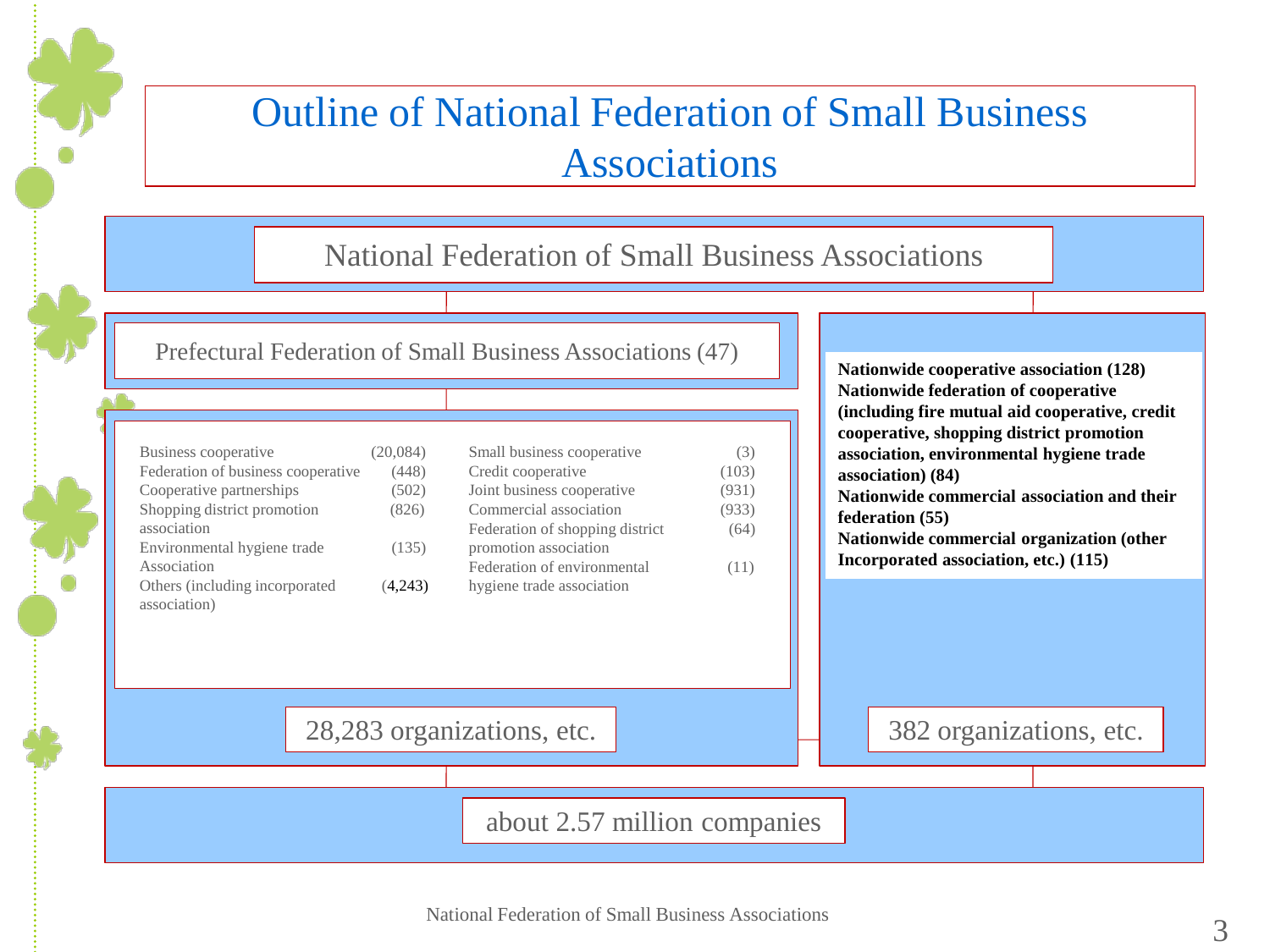### Activities of Federation of Small Business Associations

- ➢ Providing guidance and support for all the business activities of SMEs, including the establishment of cooperatives, organization, operations, and management
	- $\rightarrow$  Broad support for business cooperatives, joint business cooperatives, cooperative partnerships, commercial associations, shopping district promotion associations, and LLP, LLC and new collaboration that consist of SMEs, and individual SMEs
- ➢ Providing education and information on cooperatives for SMEs
- ➢ Research and development of cooperatives for SMEs
- ➢ Proposals to the assembly and the administrative agency for the development of SMEs and cooperatives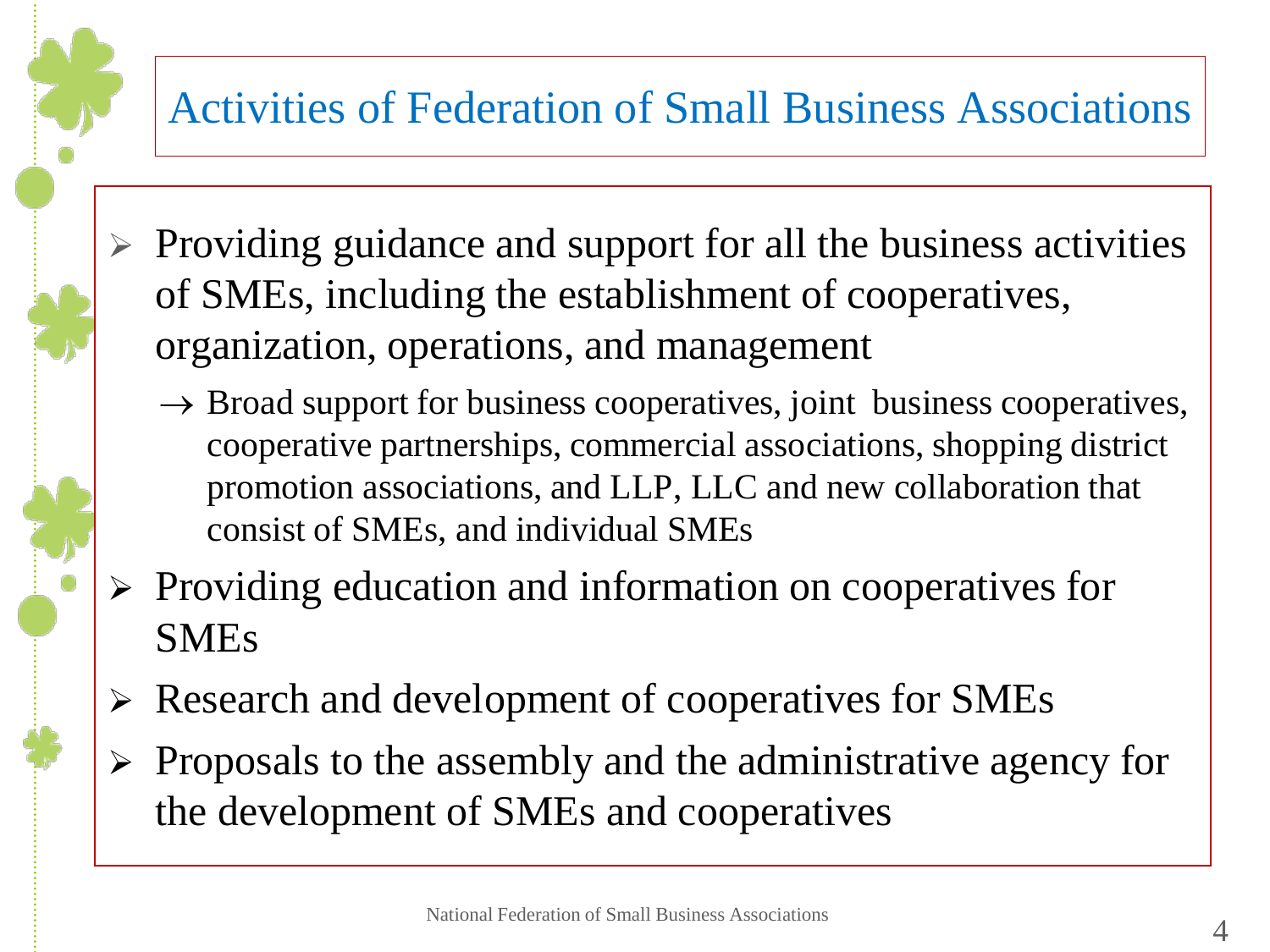# Characteristics of the System of Small and Medium Enterprise, etc. Cooperatives

#### **<Establishment of the system of Small and Medium Enterprise, etc. Cooperatives>**

Establishment of the Small and Medium Enterprise Agency ...... August 1948

Enactment of Small and Medium-sized Enterprise Cooperatives Act ...... June 1949

Small and medium enterprises, etc. cooperatives = business cooperatives, credit cooperatives, federation of cooperatives, joint business cooperatives

Establishment of National Federation of Small Business Associations ...... April 10, 1956

#### <**Characteristics of the system of Small and Medium Enterprise, etc. Cooperatives>**

- Small and medium enterprises that lack financial resources conduct joint businesses based on a spirit of mutualaid to raise their economic status.
- ii There are a variety of cooperatives and associations, including credit cooperatives that are not allowed to conduct other businesses than credit business.
- iii Introduction of the joint business cooperative system based on an entirely new concept
- iv Expansion of membership eligibility due to widely ranging cooperatives (membership of credit cooperatives and joint business cooperatives)
- v Clarification of standards and principles of cooperatives and exception of the application of the Antimonopoly Act in principle
- vi Ensuring independence and democracy of cooperatives
- vii Emphasizing characteristics of cooperatives as a business entity
- viii Approving collective agreement in order to improve the economic status of cooperatives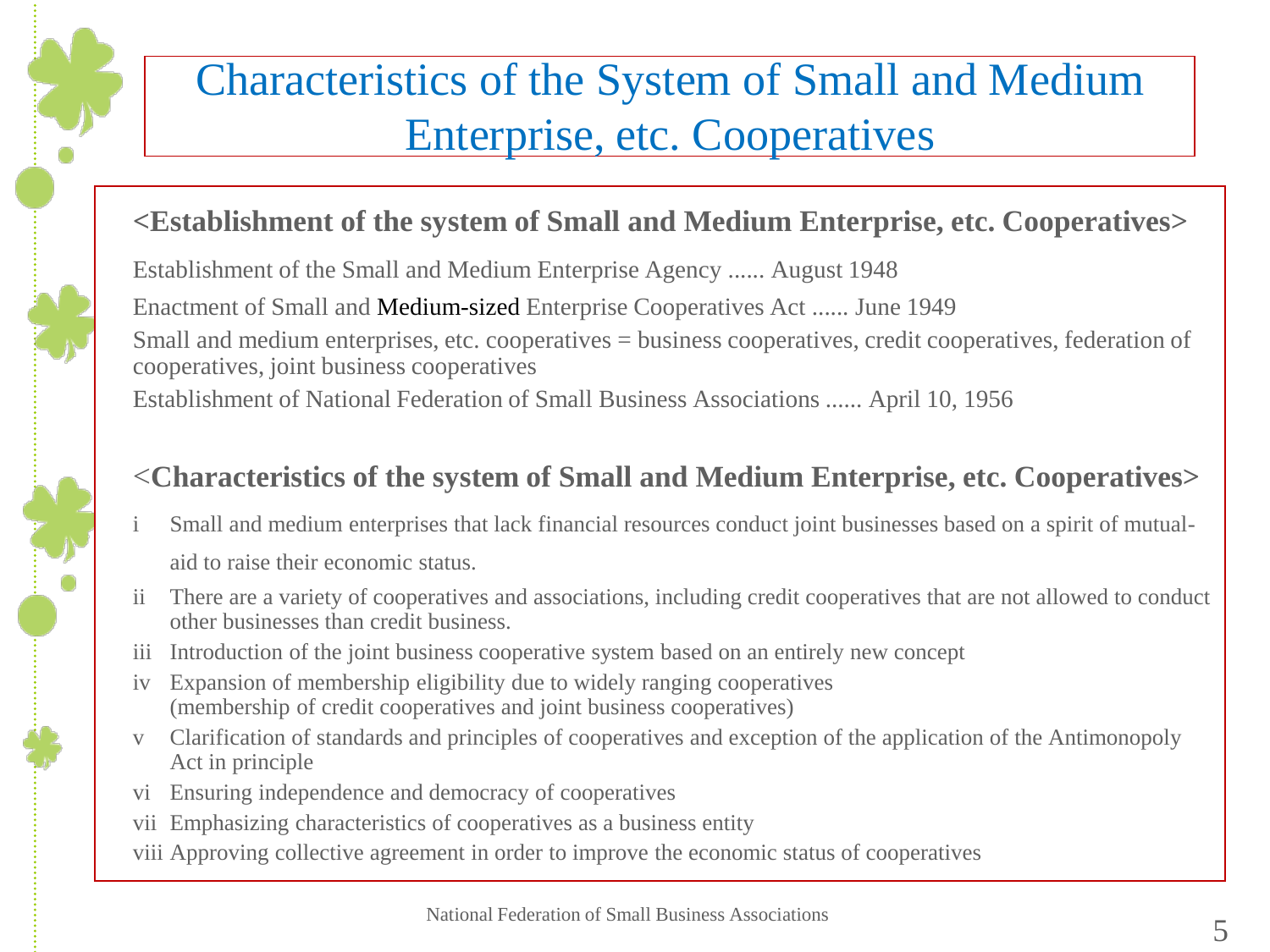## Standards and Principles of Small and Medium Enterprise, etc. Cooperative

**[Standards] (Article 5, paragraph 1 of Small and Medium-sized Enterprise Cooperatives Act)**

- (1) Purpose of mutual-aid
- (2) Freedom of joining and withdrawing
- (3) Equal voting rights and rights to elect (one vote per person)
- (4) Standard of dividends from surplus (dividend in accordance with the amount of use and restraint of investing dividend)
- **[Principles] (Article 5, paragraph 2, 3 of Small and Medium-sized Enterprise Cooperatives Act)**
	- (5) Direct and fair service
	- (6) Politically neutral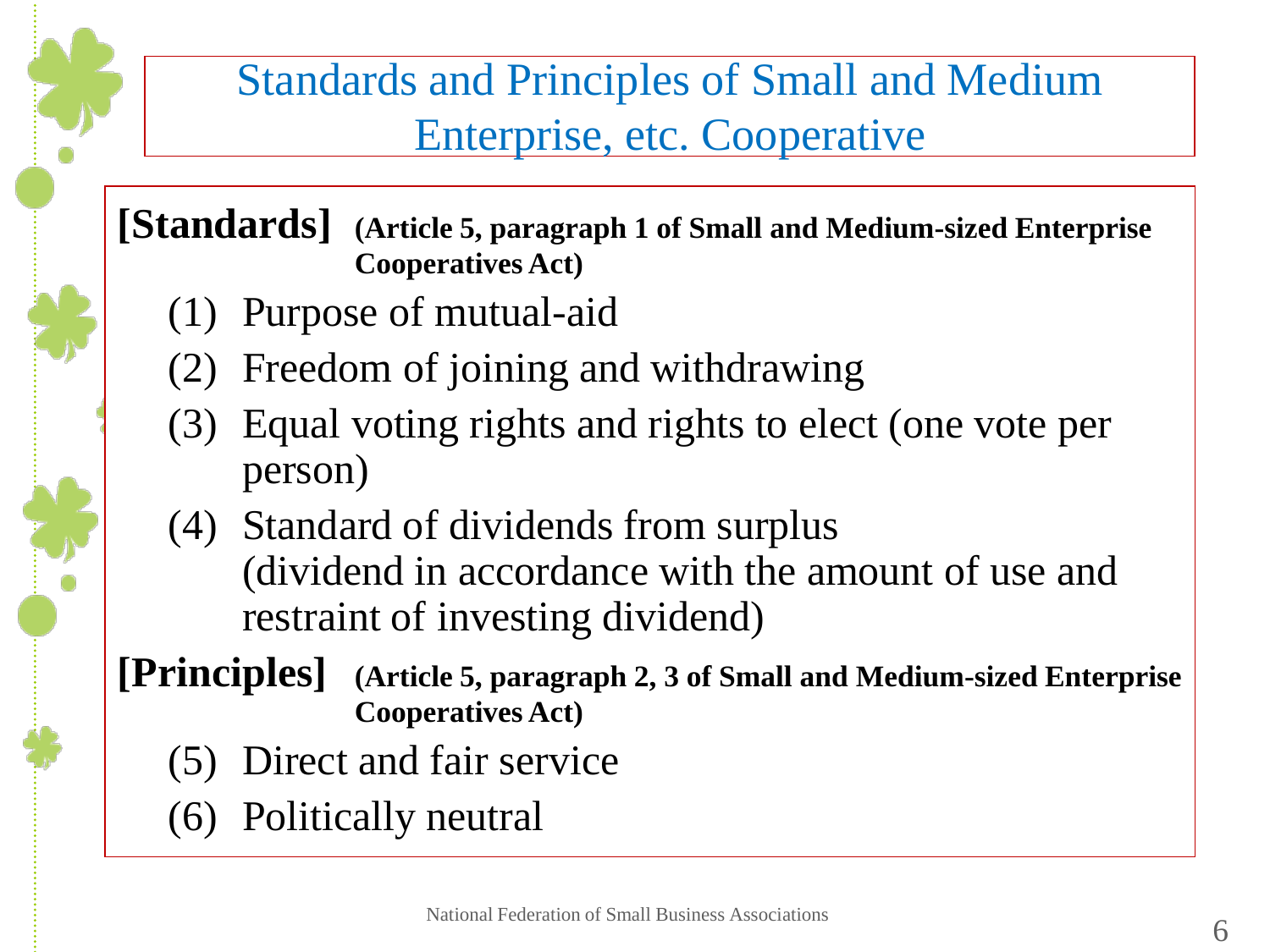#### Characteristics of (Small and Medium Enterprise, etc.) **Cooperative**

(1) Business management:

Generating profits and establishing a basis for economic independence Conducting necessary business for members based on members' economy (self-responsibility of members and cooperatives)

(2) Business entity:

Conducting profitable businesses as an independent business entity Investing capital to generate sustainable profits as a business entity

(3) Actors are people (personality), not capital: Participation in management of an organization with one vote per person Restraint of investing dividend in principle Profits belong to members, not capital (dividend in accordance with the amount of use and restraint of investing dividend)

(4) Organization with high ethics Consequence of an organization of personality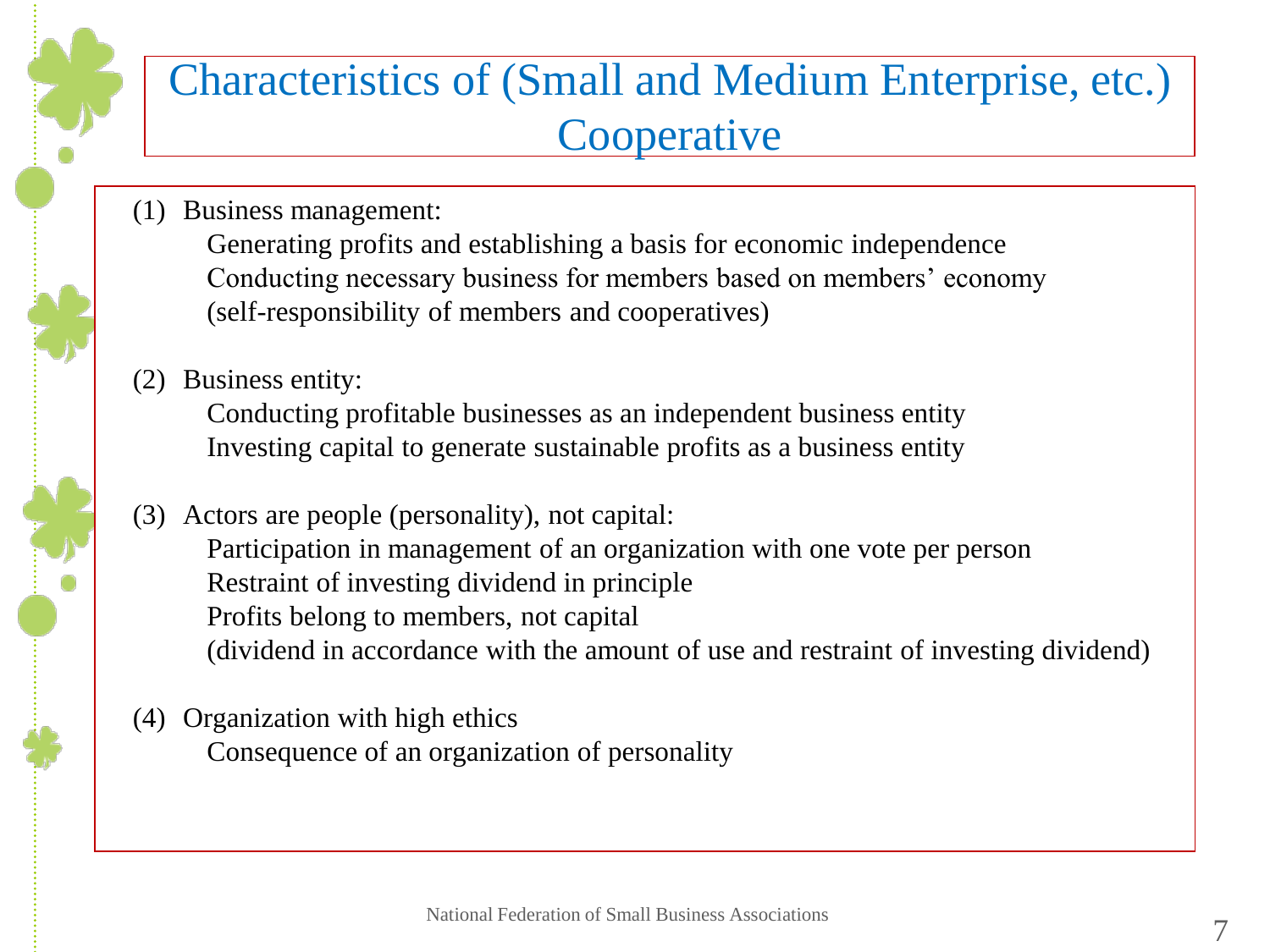

- (1) Trinity organization: Ownership (investors) equals management (managers) and utilization (users)
- (2) Changing organization: Started to meet members' needs and its organizational structure changes to meet members' needs Joint businesses also change to meet members' needs
- (3) Self-help organization: Members generate their own profits through joint businesses
- (4) Mutual-aid organization:

Mutual-aid is established as a system by members who use joint businesses in order to create the basis of their economic independence.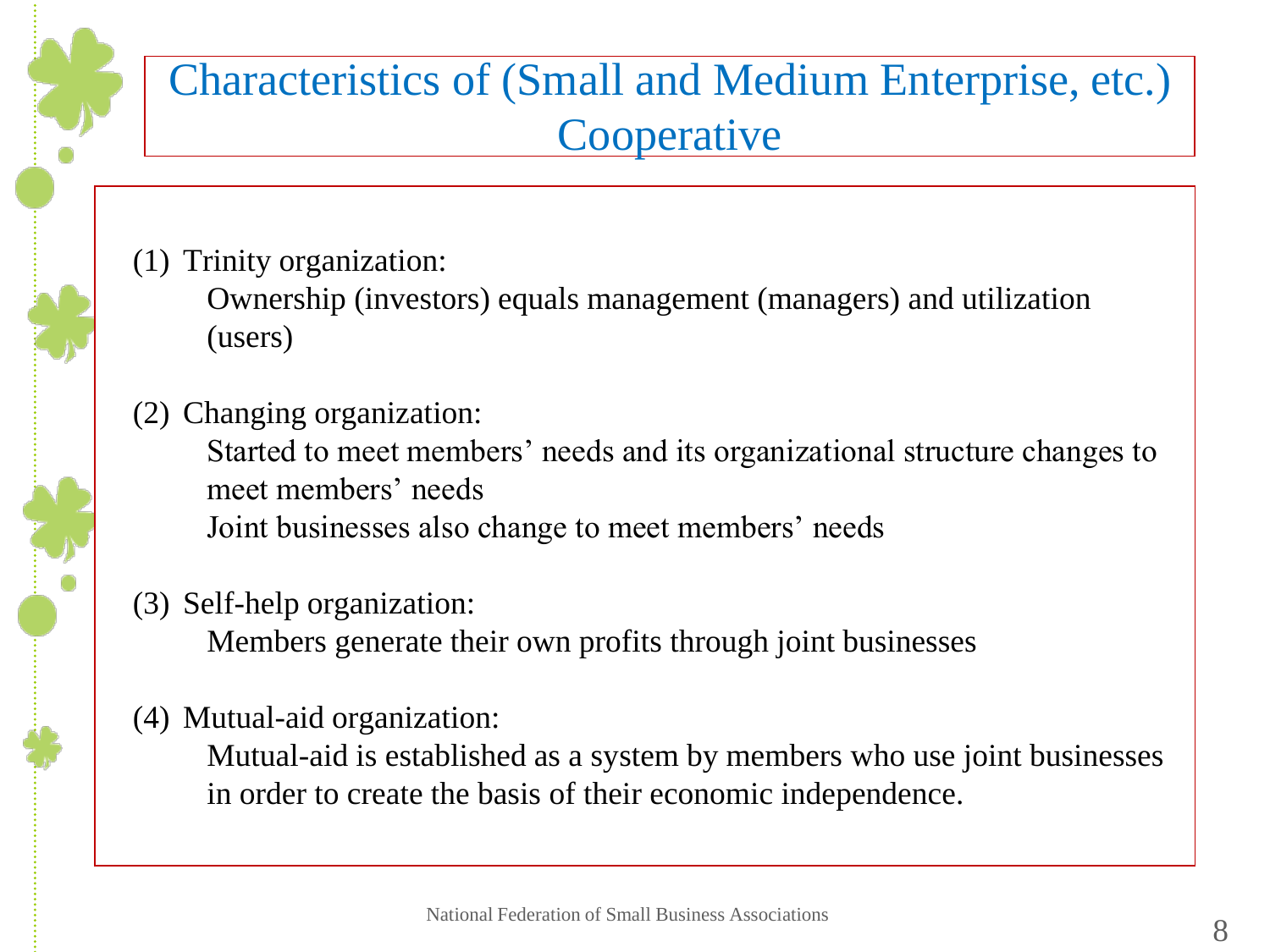## Trinity Structure of Small and Medium Enterprise **Cooperative**

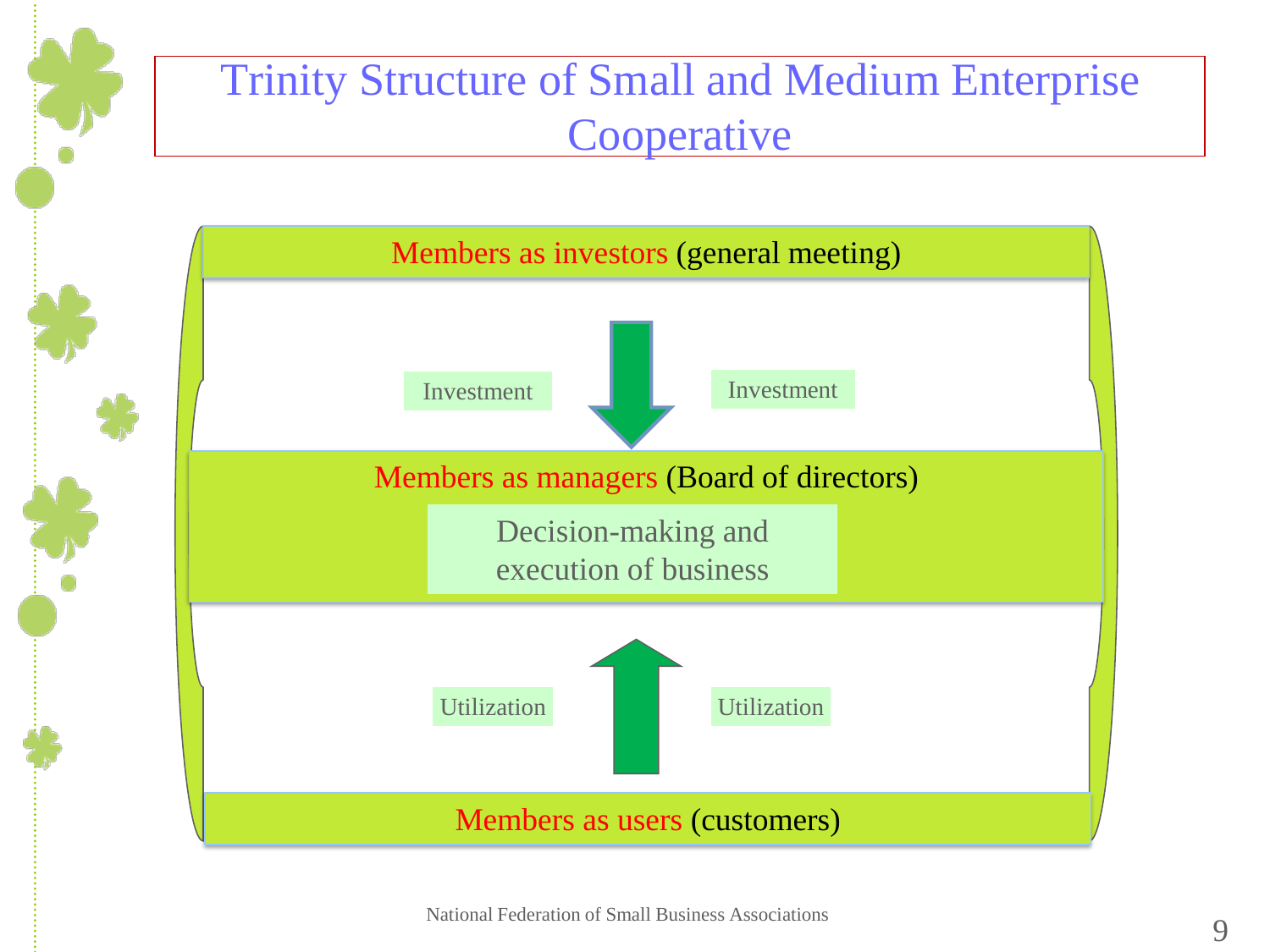#### Types of Joint Businesses of Small and Medium Enterprise **Cooperative**

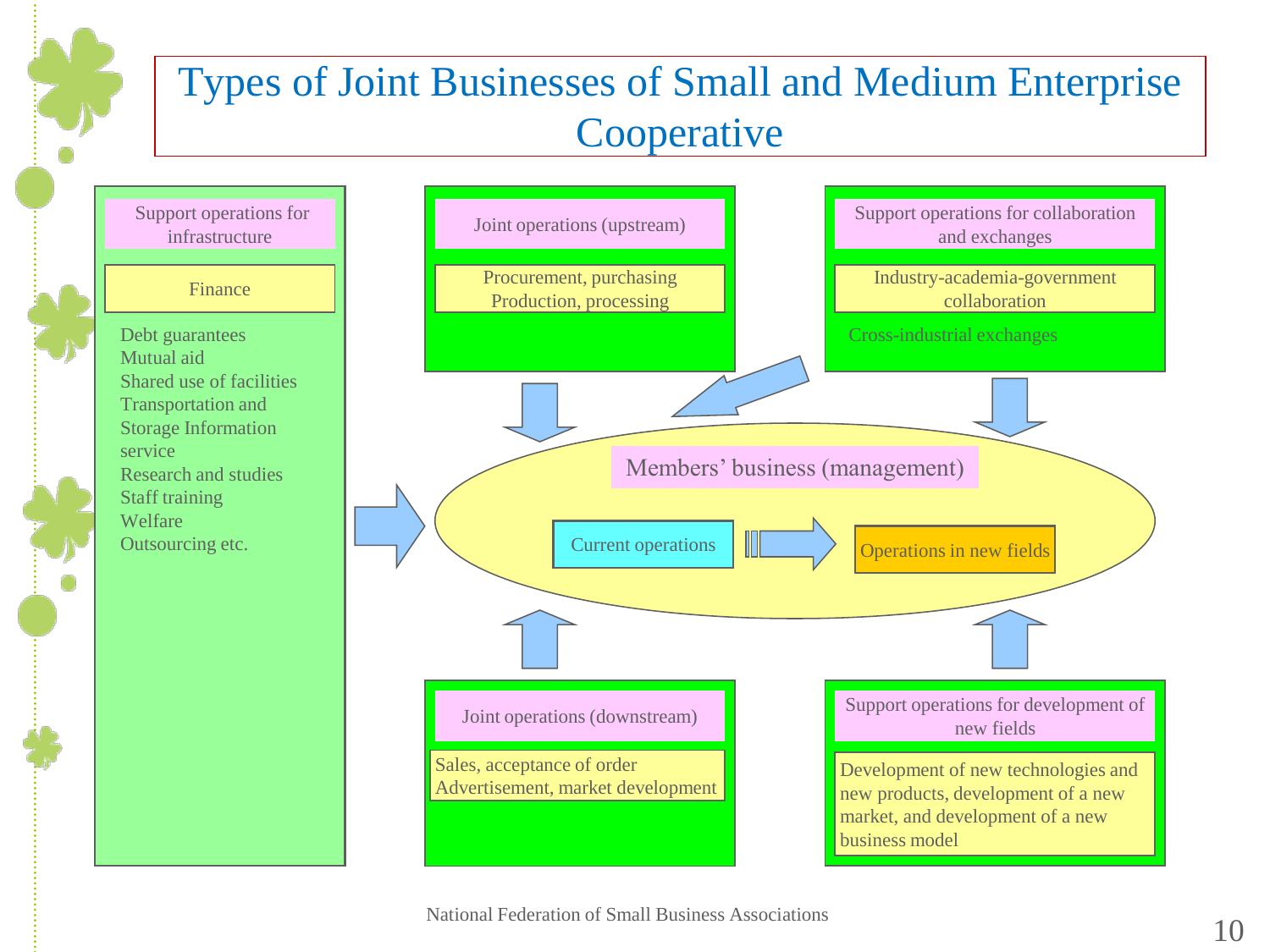

#### Types of Joint Businesses of Small and Medium Enterprise **Cooperative**

Support operations for infrastructure

Operations for members' general management regardless of types or contents of their businesses

Joint operations

Operations for practical business conducted by members

Upstream: operations for procurement of raw materials and merchandise Downstream: Operations for sales of products

- Support operations for the development of new fields Support operations for members' advancement to new fields, not for current operations
- Support operation for collaboration and exchanges

Operations to provide opportunities to collaborate and exchange between members and outside institutions, or to become a liaison between the two for their collaboration and exchanges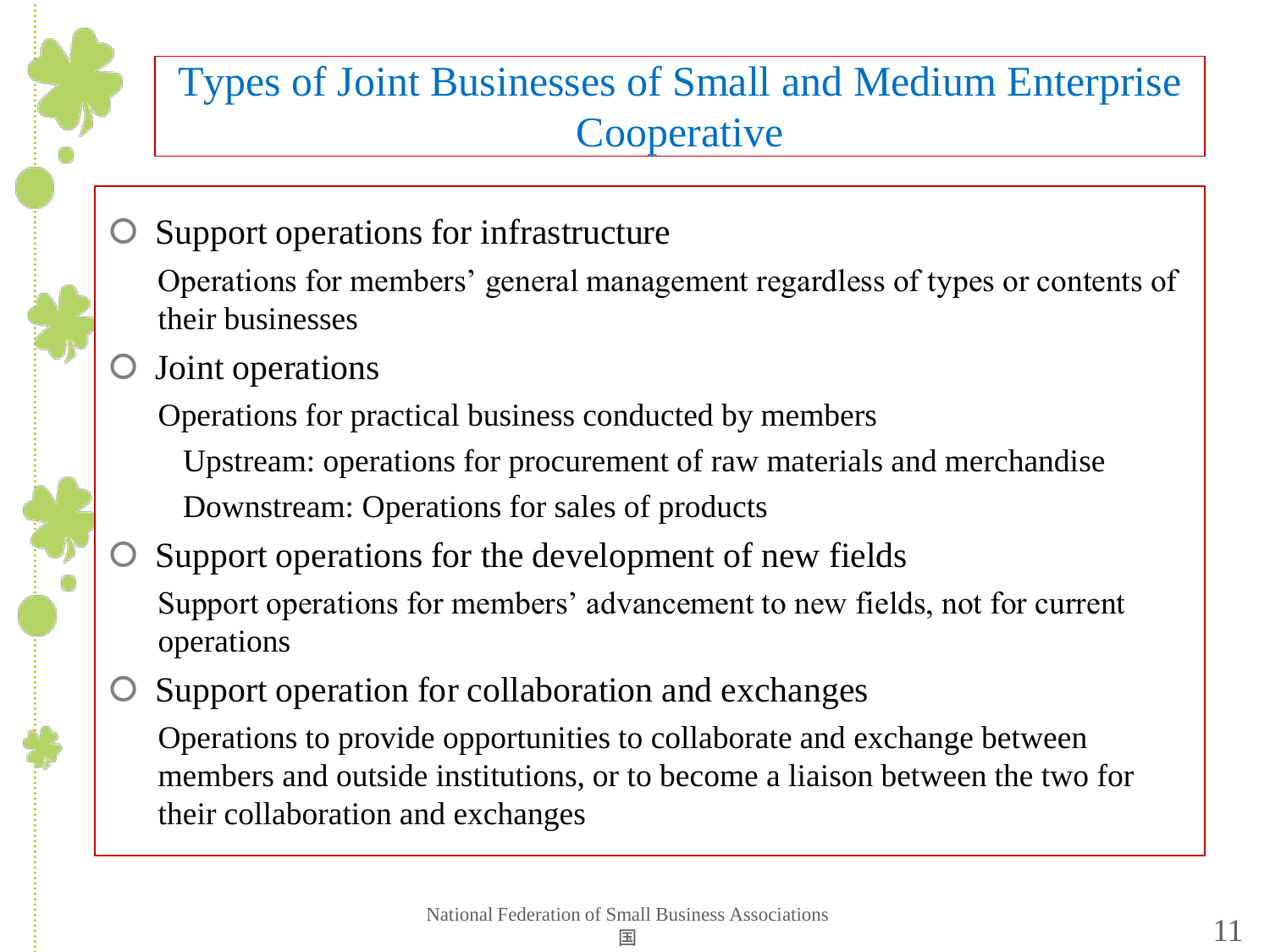

- (Business Cooperatives and Minor Business Cooperatives)
	- Article 9-2 A business cooperative or a minor business cooperative may conduct all or part of the following activities:
- **(i)** Production, processing, sales, purchasing, storage, transport, inspection and other joint activities related to the business of partner
- **(ii)** Loan of business funds (including discounting of negotiable instruments) to partner and borrowing of such funds for partner
	- **(iii)** Activities related to the welfare of partner
	- **(iv)** Activities related to the education and offer of information for achieving an improvement of the management and technology concerning the business of partner and the dissemination of knowledge concerning the cooperative's activities
- **(v)** Activities related to research and development with regard to new goods or new technology or the cultivation of a demand for facilitating partner to advance into new business fields
- **(vi)** Conclusion of collective agreements for improving the economic status of partner
- **(vii)** Activities incidental to the activities set forth in the preceding items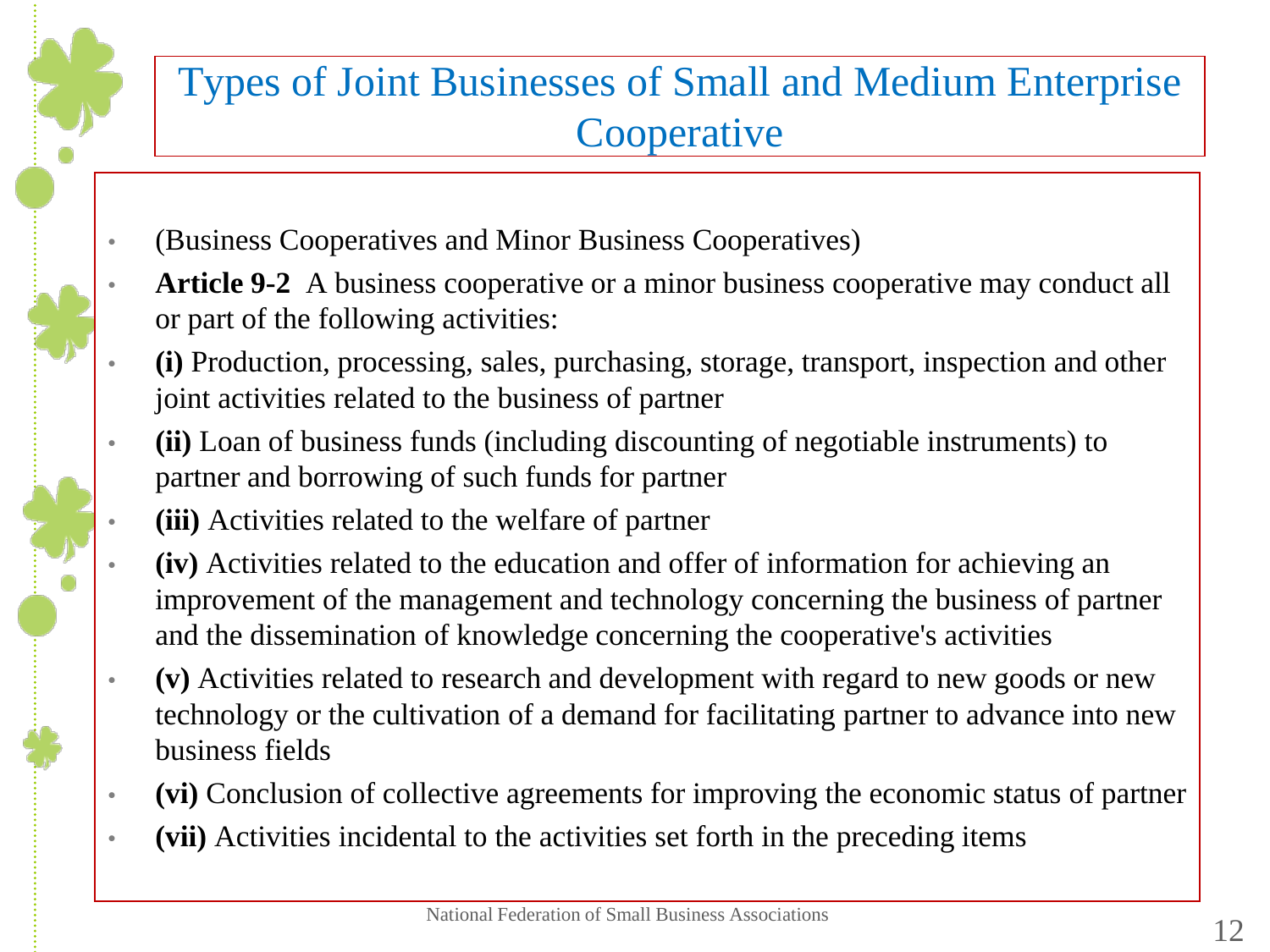

#### Types of Joint Businesses of Small and Medium Enterprise **Cooperative**

- Mutual-aid and support and cooperation
- Risk-aversion organization and business model organization (risk-taking)
- Organization to adjust the economic and business environment and to provide outsourced business resources
- Organization that allows the freedom of no use of joint businesses and that does not allow the freedom of no use of joint businesses
- Business collaboration and business integration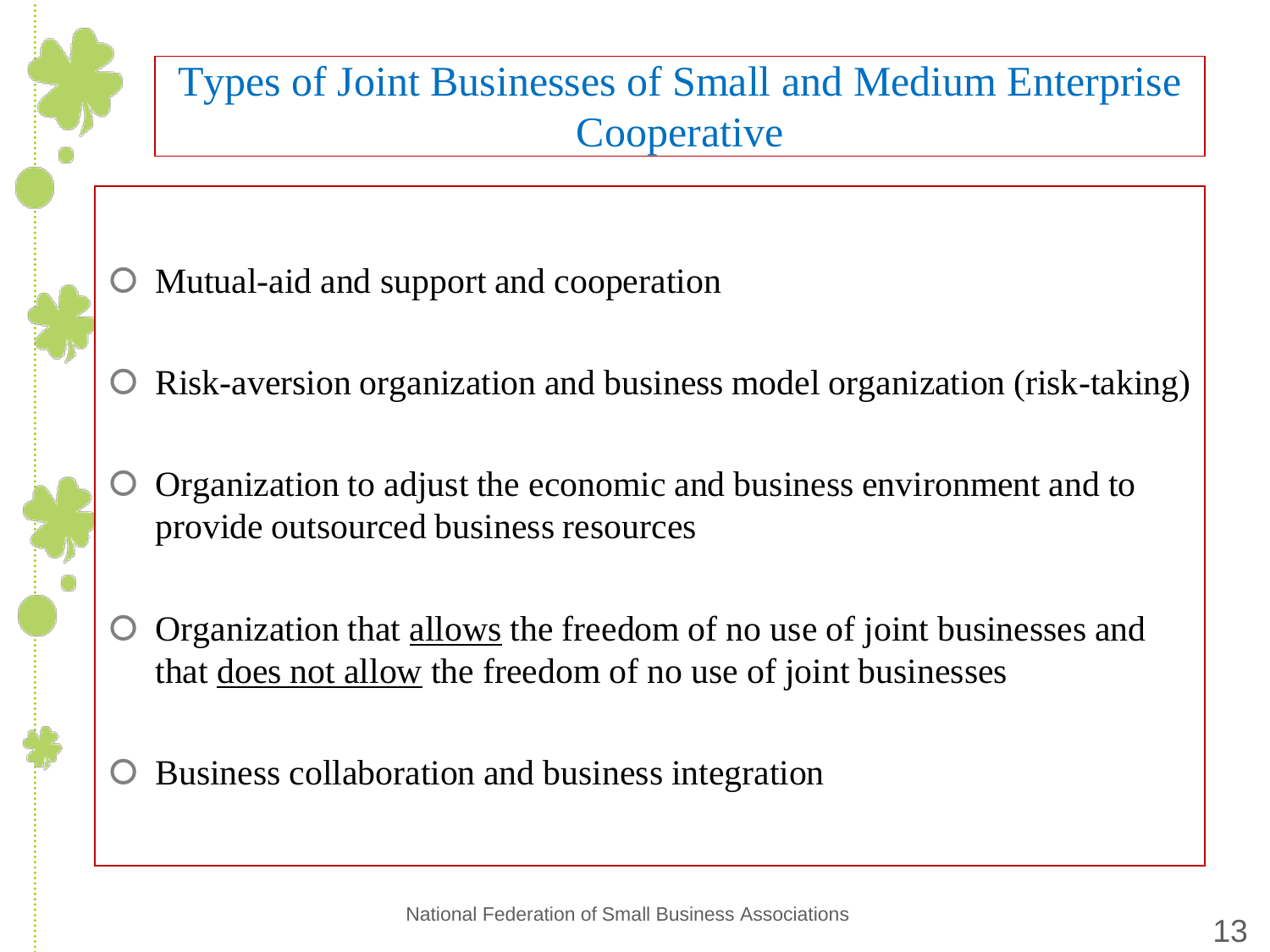## Structure of Business Operations of Small and Medium Enterprise Cooperative

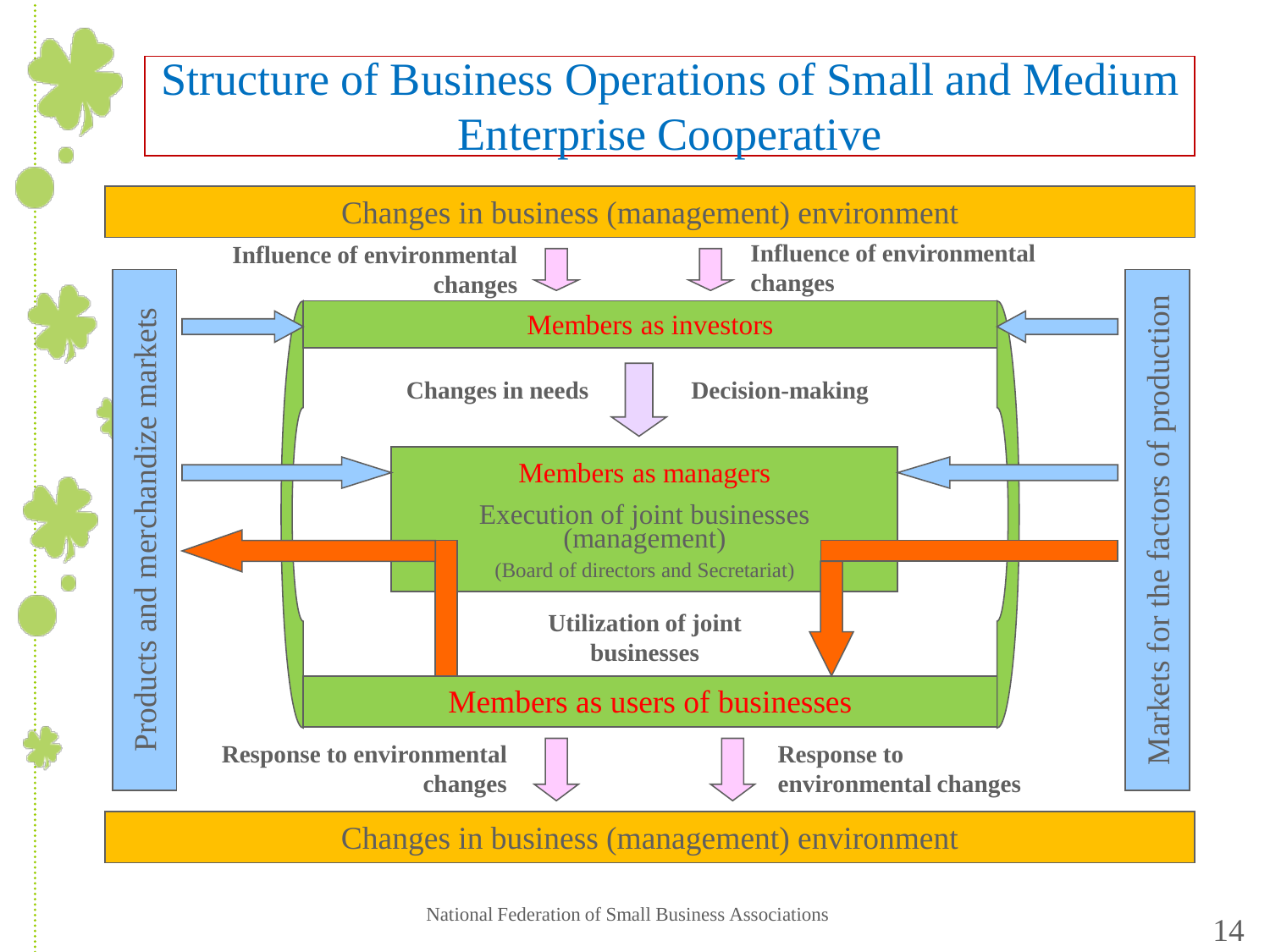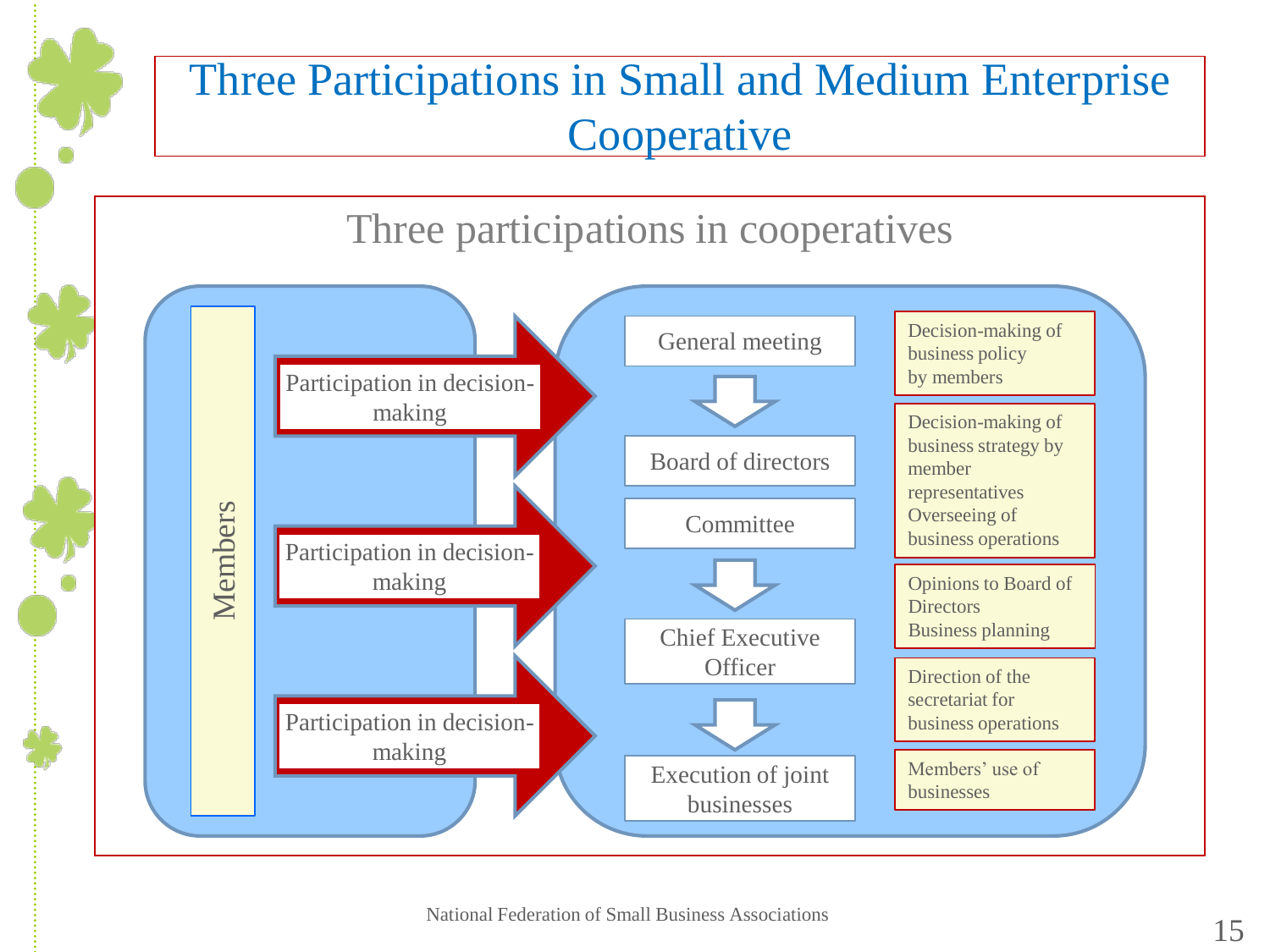### SME Policy and Small and Medium Enterprise **Cooperative**

- (1) Organized as major propositions of SME policy (after World War Two to early 1950s)
	- At this time, the government intended to mainly guide SMEs to establish their own independent cooperatives and rationalize their management through their proactive joint businesses.
- (2) Modernization and enhancement policy and diversified forms of organization (late 1950s to early 1960s)
	- SMEs created various forms of organizations such as industrial parks, wholesale commercial parks, truck associations, joint plant associations, joint store associations, chain business associations. The enhancement policy of the structure of SMEs promoted the diversification of organizations, including business cooperatives.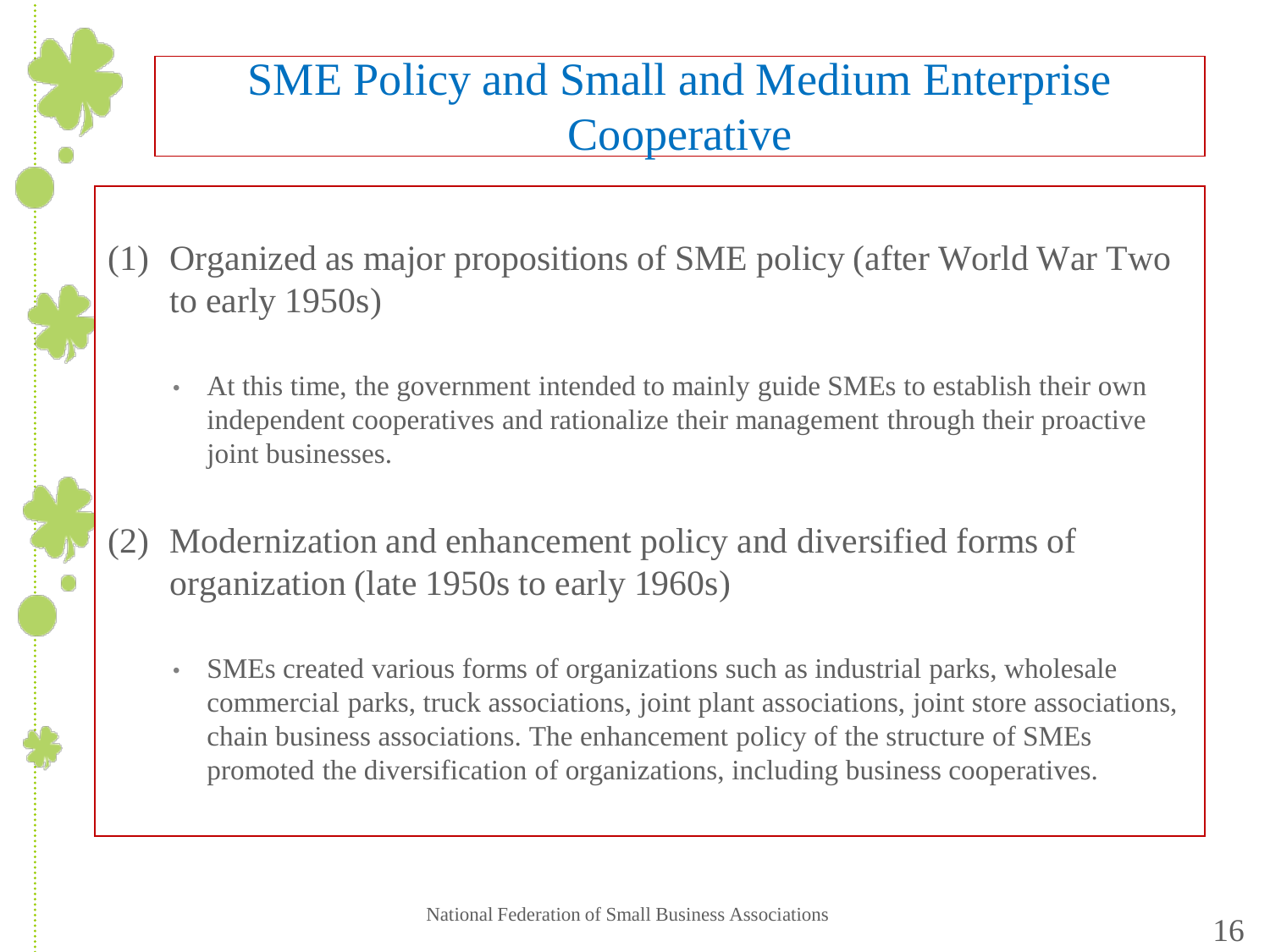## SME Policy and Small and Medium Enterprise **Cooperative**

- (3) Actor of developing a structural improvement policy and planning (late 1960s to early 1970s)
	- Cooperatives were required to play a role of developing "plans" starting with a structural improvement system. The role was played for structural improvement plans and other planning systems based on "SME Modernization Promotion Act" and various Acts.
- (4) Knowledge-intensive policy and qualitative changes of cooperatives (mid-1970s to 1980s)
	- The policy changed the quality of businesses as "software" of cooperative businesses and created a form of organization called cross-sector cooperative (integrated cooperative). The integration was a role of organizing SMEs in the structural improvement (conversion) policy.